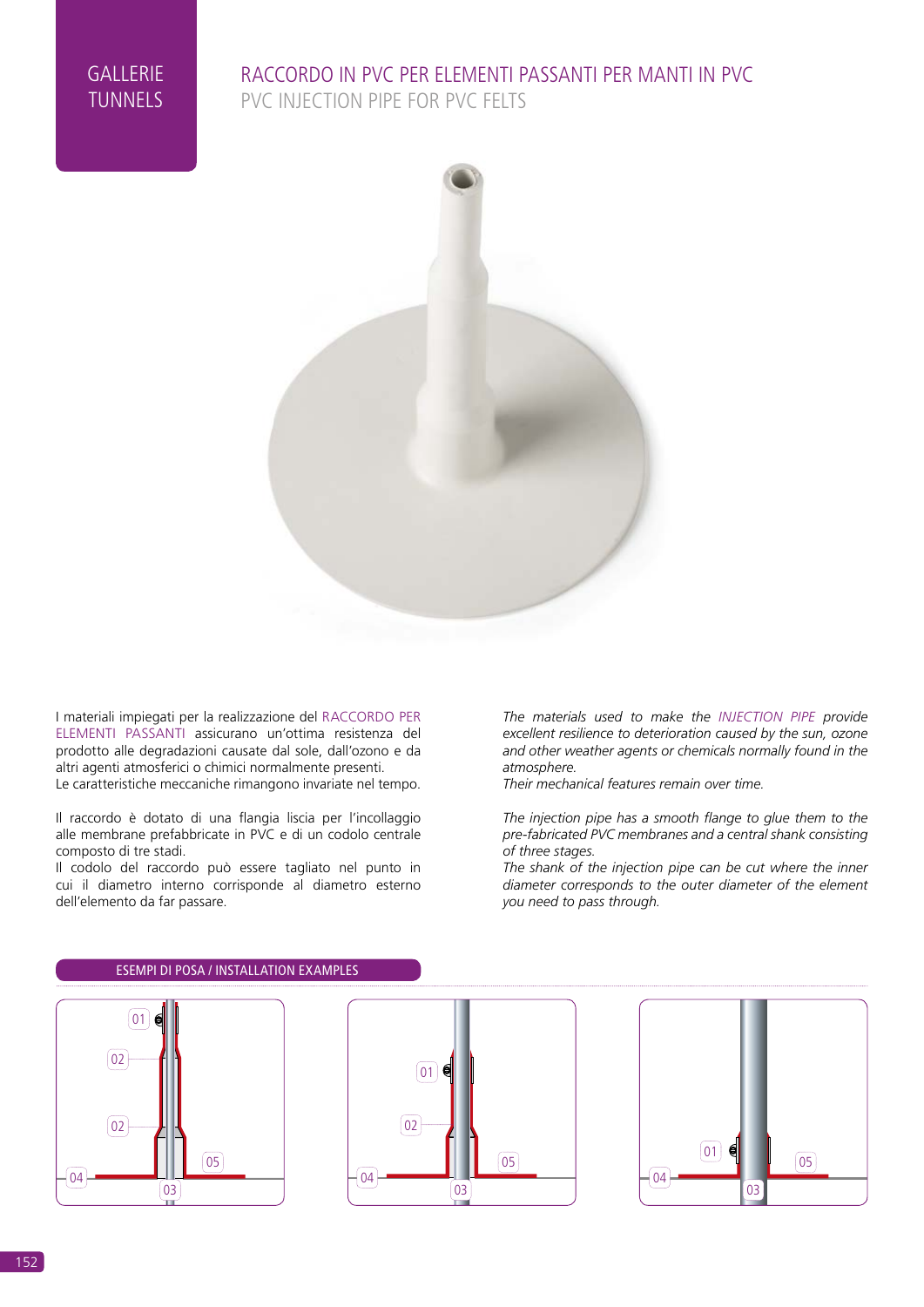# Raccordo elementi passanti in PVC / PVC injection pipe for PVC felts

| Codice<br>Code  | Denominazione commerciale<br><b>Name</b>                                                 | mm | mm | mm | mm  | mm  | Conf/pz<br>Pcs/box |
|-----------------|------------------------------------------------------------------------------------------|----|----|----|-----|-----|--------------------|
| 600-510-010-029 | Raccordo elementi passanti PVC Ø 10-19-29 /<br>PVC injection pipe $\varnothing$ 10-19-29 |    |    | 29 | 170 | 203 |                    |

Su richiesta può essere prodotto anche con altri tipi di materia prima, quali PE, LDPE On request, it can also be made with other kinds of raw materials, such as PE and LDPE



Per facilitare la posa in opera del raccordo si consiglia di lubrificare l'elemento passante con dell'acqua saponata, dell'olio di silicone oppure di dilatare il raccordo con l'utilizzo di un soffione ad aria calda.

Si consiglia un'accurata pulizia del raccordo e del manto sintetico in prossimità della zona di incollaggio.

*To make it easier to install the injection pipe, we recommend lubricating the pipe with soapy water, silicone oil or expand it with a hot air blower.*

synthetic felt near the area wh<mark>erAitTMUbeRgIU&dGLESE]]</mark> *We recommend thoroughly cleaning the injection pipe and* 

01. Fascetta di sicurezza stringi raccordo / Safe hose clamp

- 03. Elemento passante / Through element
- 04. Manto PVC / PVC felt

05. Raccordo / PVC injection pipe

<sup>02.</sup> Zone di taglio per adattamento diametro elemento passante / Cutting areas which are suitable to the diameter of the through element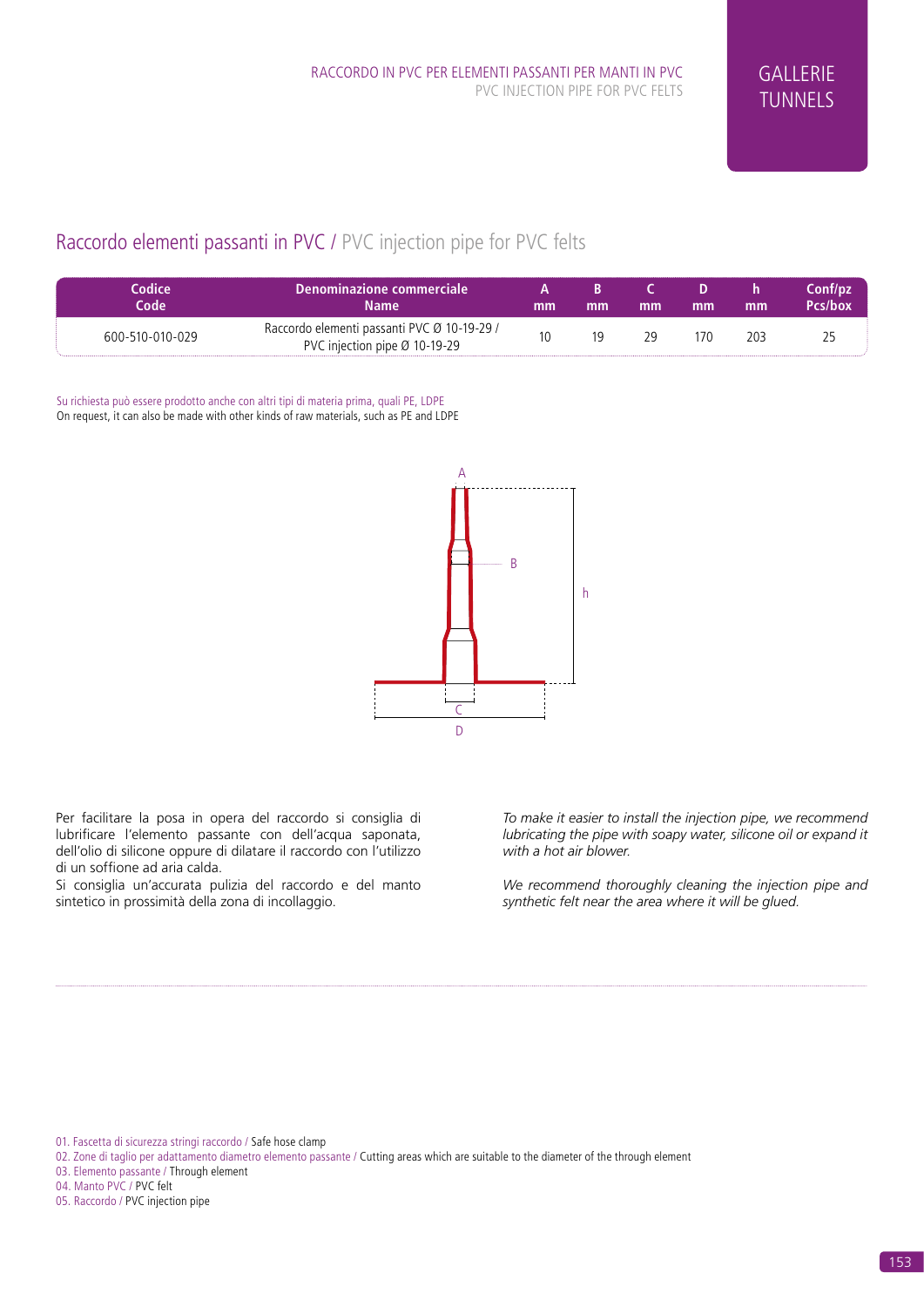### RACCORDO IN PVC PER CONTROLLO SALDATURE PER MANTI IN PVC PVC TESTING PRESSURE PIPE FOR PVC FELTS

RAL 9002



I RACCORDI sono dotati di una flangia per la saldatura al manto impermeabile in PVC e di un codolo su cui inserire il raccordo ad innesto rapido per l'iniezione di resine, o l'aspirazione di aria, per verificare che le compartimentazioni siano realizzate a regola d'arte.

I materiali impiegati assicurano un'ottima resistenza del prodotto alle degradazioni causate dal sole, dall'ozono e da altri agenti atmosferici o chimici normalmente presenti. Le caratteristiche meccaniche rimangono invariate nel tempo. Si consiglia un'accurata pulizia del raccordo e del manto sintetico in prossimità della zona di incollaggio.

Raccordo in PVC / PVC fitting

*The FITTINGS are fitted with a flange to weld them to the waterproof PVC felt and a shank on which the quickcoupling fitting is inserted to inject resins or drawn in air to make sure the compartments have been made to a professional standard.*

*The materials used ensure excellent resilience to deterioration caused by the sun, ozone and other weather agents or chemicals normally found in the atmosphere. Their mechanical features remain over time.*

*We recommend thoroughly cleaning the fitting and synthetic felt near the area where it will be glued.*

#### PARTICOLARI / DETAILS **Codice Code Denominazione commerciale Name A mm B mm C mm D mm h mm h1 mm Conf/pz Pcs/box**  $\boxed{1}$  600-550-050-008 Raccordo prova pressione PVC Ø 8 / Ecoldo prova pressione PVC Ø 8 december 1949 - 1949 - 1949 - 1949 - 1949 - 1949 - 1949 - 1950 - 1960 - 1970 - 1<br>Testing pressure pipe PVC Ø 8  $\overline{2}$  600-550-100-010 Raccordo orizzontale PVC Ø 10 prova pressione / Horizontal injection pipe in PVC Ø 10 prova pressione / 10 - 32,1 180 30,8 23,5 10

Su richiesta possono essere prodotti anche con altri tipi di materia prima, quali PE, LDPE On request, they can also be made with other kinds of raw materials, such as PE and LDPE



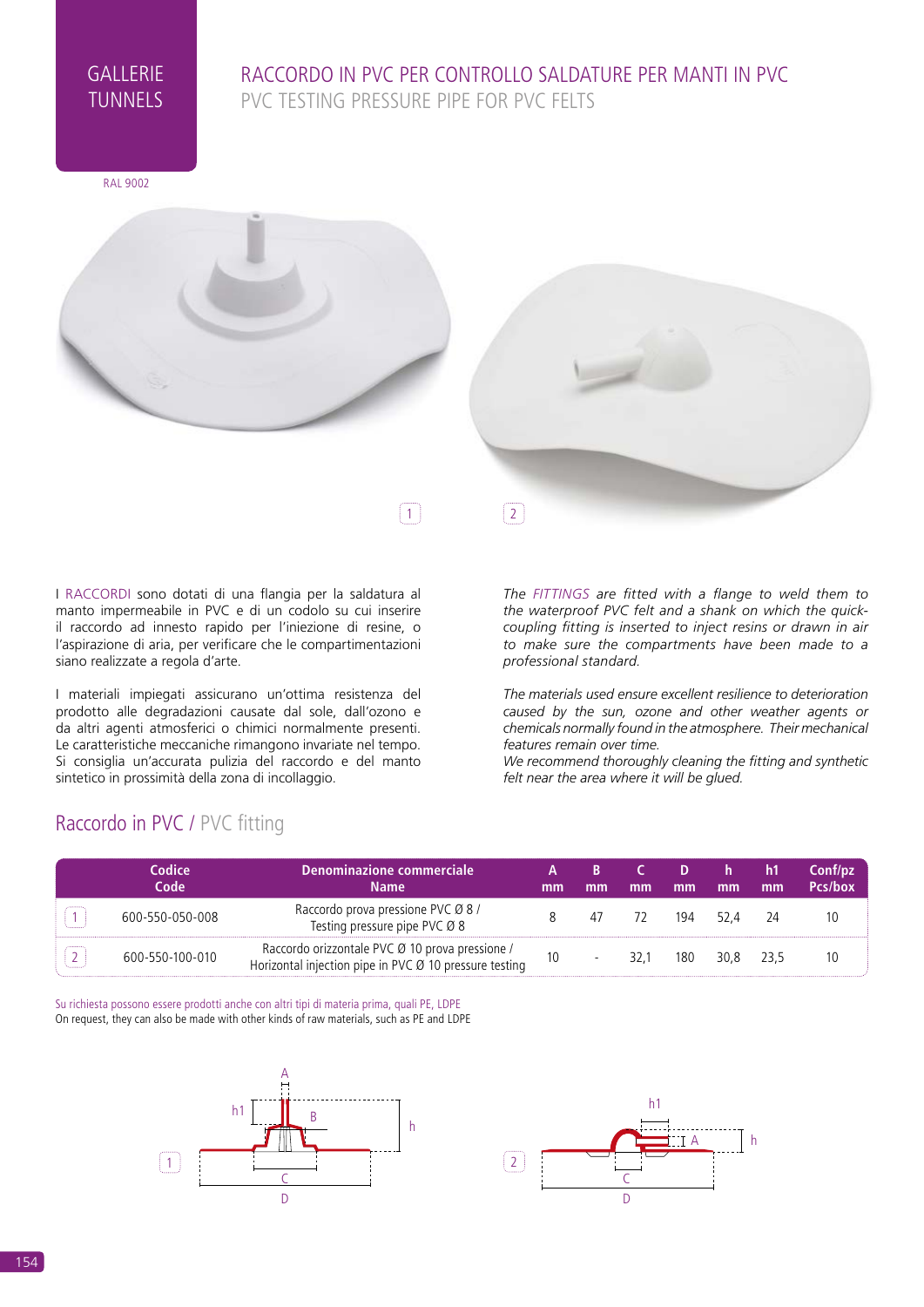



I RACCORDI sono dotati di una flangia per la saldatura al manto impermeabile in TPO e di un codolo su cui inserire il raccordo ad innesto rapido per l'iniezione di resine, o l'aspirazione di aria, per verificare che le compartimentazioni siano realizzate a regola d'arte.

I materiali impiegati assicurano un'ottima resistenza del prodotto alle degradazioni causate dal sole, dall'ozono e da altri agenti atmosferici o chimici normalmente presenti. Le caratteristiche meccaniche rimangono invariate nel tempo. Si consiglia un'accurata pulizia del raccordo e del manto sintetico in prossimità della zona di incollaggio.

Raccordo in TPO / TPO fitting

*The FITTINGS are fitted with a flange to weld them to the waterproof TPO felt and a shank on which the quickcoupling fitting is inserted to inject resins or drawn in air to make sure the compartments have been made to a professional standard.*

*The materials used ensure excellent resilience to deterioration caused by the sun, ozone and other weather agents or chemicals normally found in the atmosphere. Their mechanical features remain over time.*

*We recommend thoroughly cleaning the fitting and synthetic felt near the area where it will be glued.*

#### PARTICOLARI / [[INGLESE]] **Codice Code Denominazione commerciale Name A mm B mm C mm D mm h mm h1 mm Conf/pz Pcs/box**  $\boxed{1}$  630-550-050-008 Raccordo prova pressione TPO Ø 8 / Testing pressure pipe TPO Ø 8 december 1988 december 1988 december 1988 december 1988 december 1988 december 1<br>Testing pressure pipe TPO Ø 8  $\boxed{2}$  630-550-100-010 Raccordo orizzontale TPO  $\cancel{a}$  10 prova pressione / Horizontal injection pipe in TPO Ø 10 prova pressione / 10 dec = 10 minutal injection pipe in TPO Ø 10 pressure testing PARTICOLARI / DETAILS

Su richiesta possono essere prodotti anche con altri tipi di materia prima, quali PE, LDPE On request, they can also be made with other kinds of raw materials, such as PE and LDPE



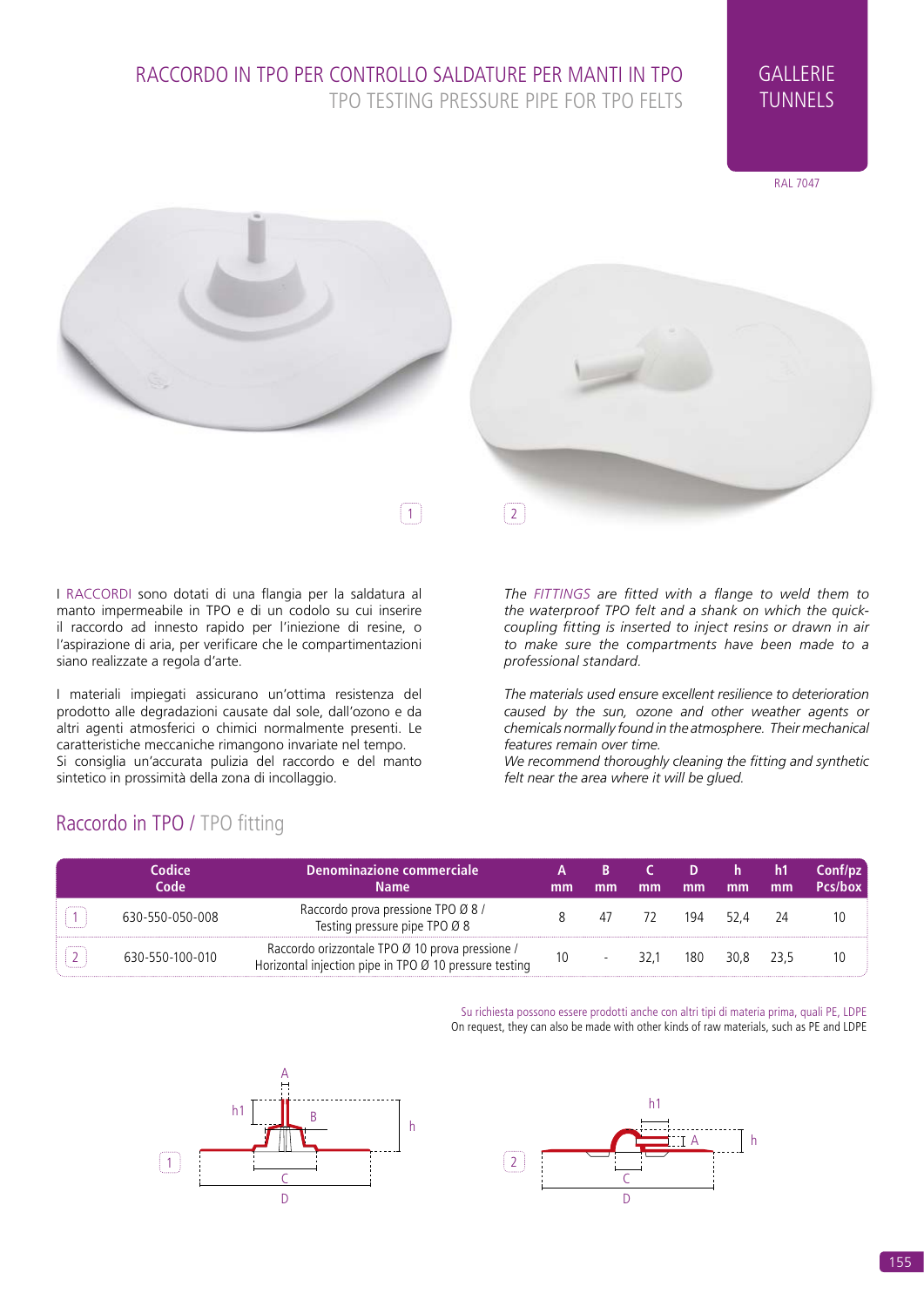### RACCORDO IN TPO PER ELEMENTI PASSANTI PER MANTI IN TPO TPO INJECTION PIPE FOR TPO FELTS

RAL 7047



I materiali impiegati per la realizzazione del RACCORDO PER ELEMENTI PASSANTI assicurano un'ottima resistenza del prodotto alle degradazioni causate dal sole, dall'ozono e da altri agenti atmosferici o chimici normalmente presenti. Le caratteristiche meccaniche rimangono invariate nel tempo.

Il raccordo è dotato di una flangia liscia per l'incollaggio alle membrane prefabbricate in TPO e di un codolo centrale composto di tre stadi.

Il codolo del raccordo può essere tagliato nel punto in cui il diametro interno corrisponde al diametro esterno dell'elemento da far passare.

*The materials used to make the INJECTION PIPE provide excellent resilience to deterioration caused by the sun, ozone and other weather agents or chemicals normally found in the atmosphere. Their mechanical features remain over time.*

*The pipe has a smooth flange to glue them to the prefabricated TPO membranes and a central shank consisting of three stages.*

*The shank of the injection pipe can be cut where the inner diameter corresponds to the outer diameter of the element you need to pass through.* 



#### ESEMPI DI POSA / INSTALLATION EXAMPLES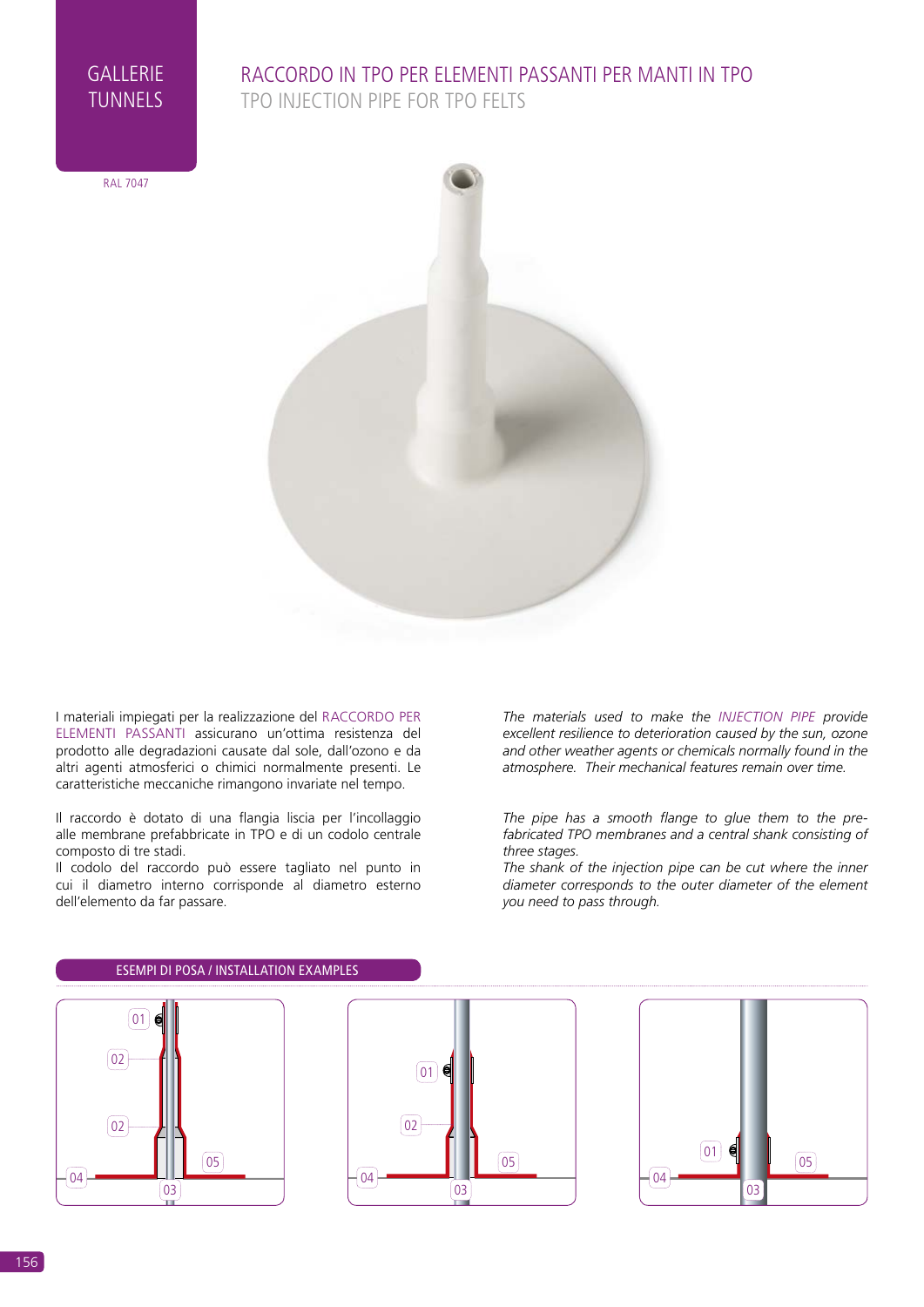# Raccordo elementi passanti in TPO / TPO injection pipe for TPO felts

| Codice<br>Code  | l Denominazione commerciale :<br><b>Name</b>                                             | mm | mm | mm | mm  | mm  | Conf/pz<br>Pcs/box |
|-----------------|------------------------------------------------------------------------------------------|----|----|----|-----|-----|--------------------|
| 600-510-010-029 | Raccordo elementi passanti TPO Ø 10-19-29 /<br>TPO injection pipe $\varnothing$ 10-19-29 |    | 19 | 79 | 170 | 203 |                    |

Su richiesta può essere prodotto anche con altri tipi di materia prima, quali PE, LDPE On request, it can also be made with other kinds of raw materials, such as PE and LDPE



Per facilitare la posa in opera del raccordo si consiglia di lubrificare l'elemento passante con dell'acqua saponata, dell'olio di silicone oppure di dilatare il raccordo con l'utilizzo di un soffione ad aria calda.

Si consiglia un'accurata pulizia del raccordo e del manto sintetico in prossimità della zona di incollaggio.

*To make it easier to install the injection pipe, we recommend lubricating the pipe with soapy water, silicone oil or expand it with a hot air blower.*

synthetic felt near the area wh<mark>erAitTMUbeRgIU&dGLESE]]</mark> *We recommend thoroughly cleaning the injection pipe and* 

01. Fascetta di sicurezza stringi raccordo / Safe hose clamp

02. Zone di taglio per adattamento diametro elemento passante / Cutting areas which are suitable to the diameter of the through element

03. Elemento passante / Through element

04. Manto TPO / TPO felt

05. Raccordo / TPO injection pipe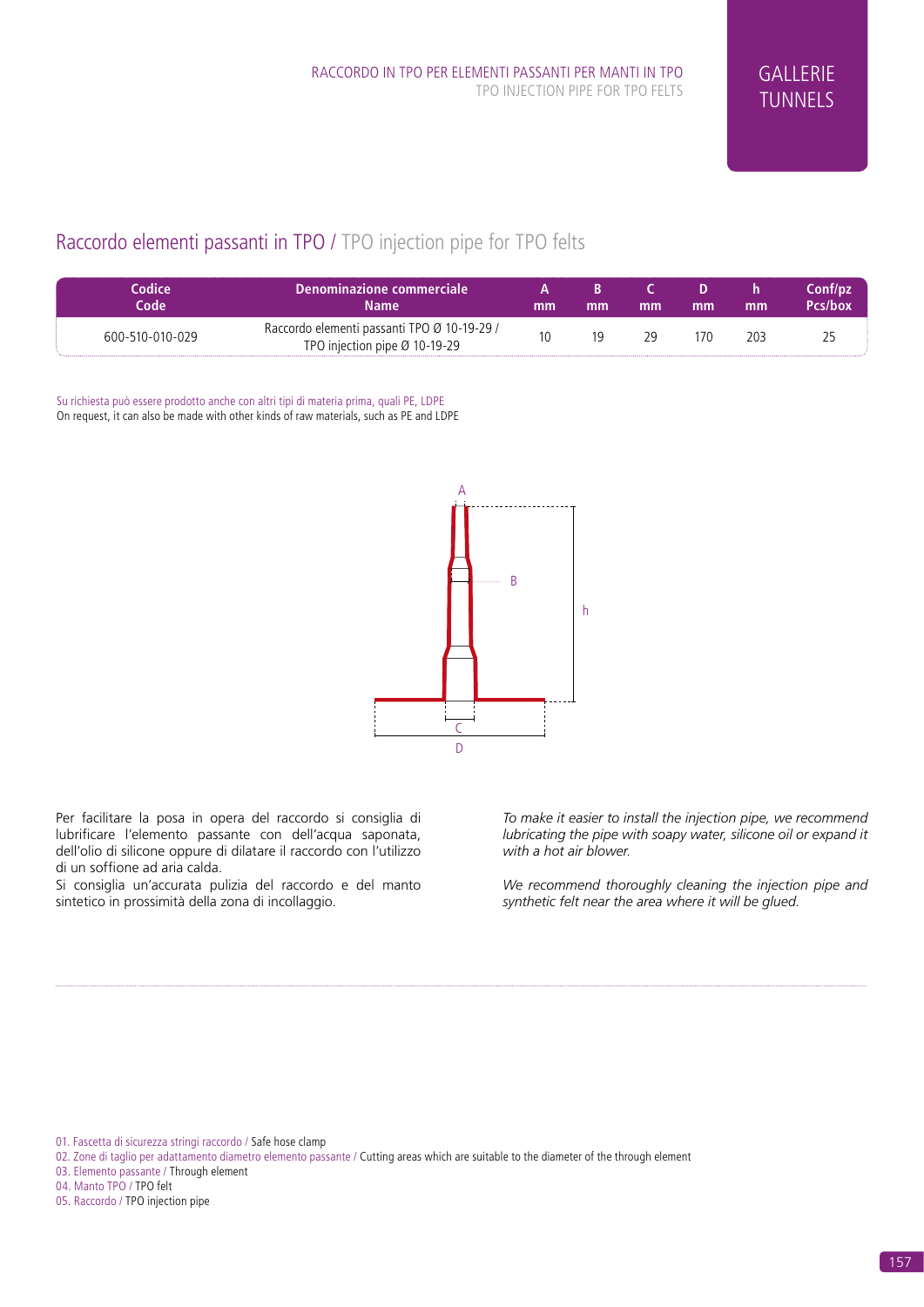#### RACCORDO AD INNESTO RAPIDO QUICK-CONNECTION FITTING



I RACCORDI AD INNESTO RAPIDO sono necessari per raccordare il tubo in TPU ai codoli dei raccordi prova pressione per il controllo delle saldature.

Sono disponibili in vari diametri per consentire l'innesto con tutti i codoli dei raccordi prova pressione.

*QUICK-CONNECTION FITTINGS are required to fit the TPU tube to the shanks of the pressure test fittings to check the welds.*

*They are available in various diameters to couple all shanks of pressure test fittings.*

# Raccordo ad innesto rapido / Quick-connection fitting

| Codice<br>Code  | Denominazione commerciale<br><b>Name</b>                               | mm | mm | mm                       | Conf/pz<br>Pcs/box |
|-----------------|------------------------------------------------------------------------|----|----|--------------------------|--------------------|
| 600-700-008-008 | Raccordo innesto rapido / Quick-connection fitting Ø 8-8               |    |    |                          |                    |
| 600-700-010-010 | Raccordo innesto rapido / Quick-connection fitting $\varnothing$ 10-10 | 10 |    |                          |                    |
| 600-705-008-010 | Raccordo innesto rapido / Quick-connection fitting Ø 8-10              |    |    | 10 PARTICOLARI / DETAILS |                    |